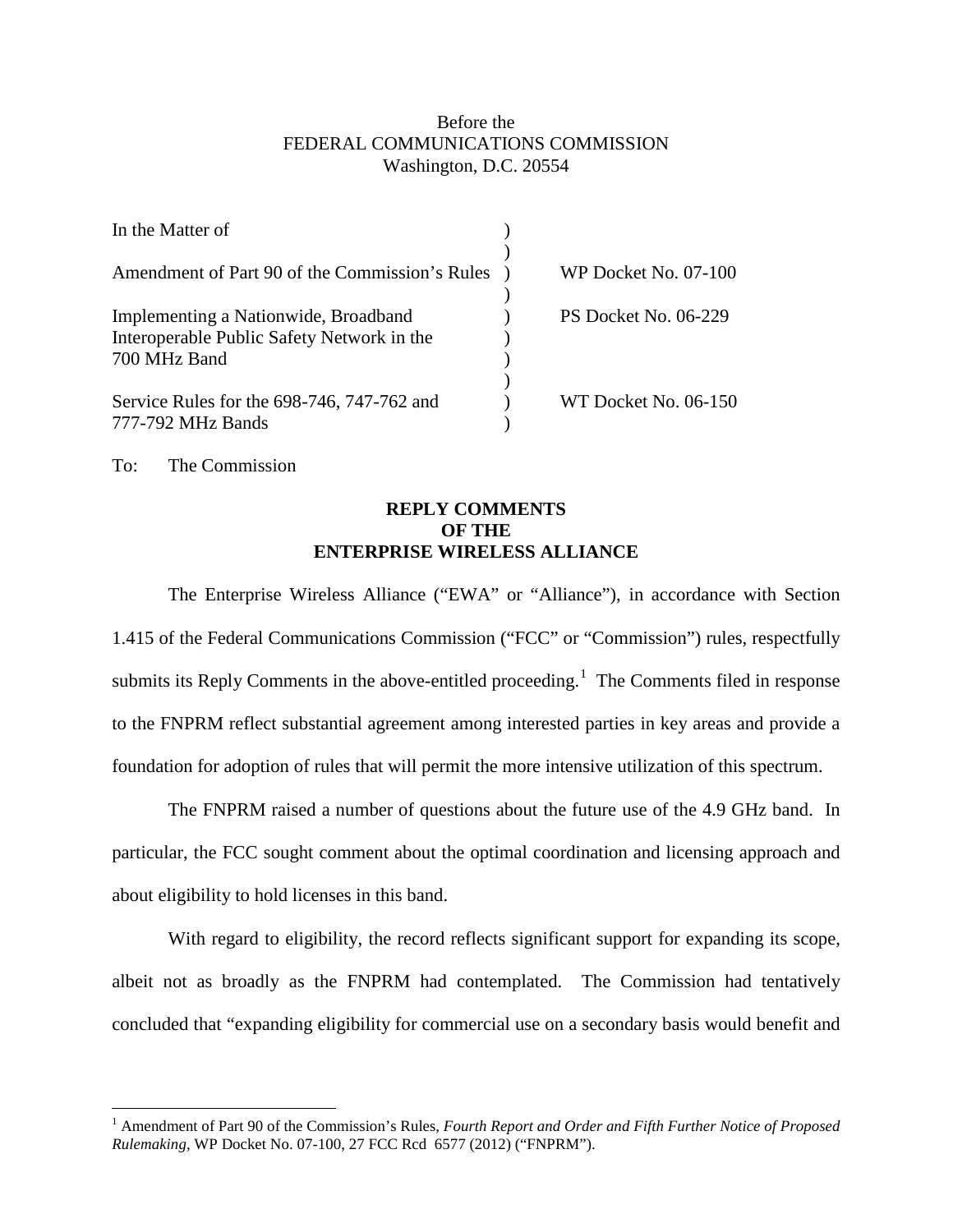reduce regulatory burdens on non-public safety entities."<sup>[2](#page-1-0)</sup> This proposal was not supported by the commenting parties, virtually all of which affirmatively opposed allowing commercial operations in this band.

In its Comments, the Alliance had noted that the FCC already has made substantial broadband spectrum available for commercial wireless systems. EWA expressed concern that allowing commercial licensees eligibility at 4.9 GHz, even on a secondary basis, would compromise the availability of this spectrum for public safety and other private, internal users. This concern was echoed by a number of parties. For example, Motorola Solutions, Inc. ("MSI") stated that opening the band for commercial use "could quickly exhaust the available supply of 4.9 GHz licenses…." [3](#page-1-1) The National Public Safety Telecommunications Council ("NPSTC") agreed, saying that "Opening the 4.9 GHz band to general commercial use, could impact the capacity available for public safety operations, set the stage for increased security problems and further complicate the frequency coordination process....At the same time, commercial licensees do already have a number of options in other spectrum bands to meet their needs."<sup>[4](#page-1-2)</sup> Thus, the record does not support a finding that allowing commercial operations in this band is needed to ensure its intensive utilization and does raise substantive concerns about the impact their operations might have on primary operations. EWA urges the FCC not to expand eligibility to include commercial usage on a co-primary or secondary basis.

There also is substantial agreement in the record that expanding eligibility to include certain private, internal users would be appropriate, although the views are not consistent with regard to which entities should be eligible and for what types of operations. All commenting

<span id="page-1-0"></span> $<sup>2</sup>$  FNPRM at ¶ 43.</sup>

<span id="page-1-1"></span><sup>&</sup>lt;sup>3</sup> MSI Comments at 5.

<span id="page-1-2"></span><sup>4</sup> NPSTC Comments at 8-9; *see also*, Joint Comments of the Forestry Conservation Communications Association, the International Association of Fire Chiefs and the International Municipal Signal Association ("FCCA/IAFC/IMSA") at 13-14.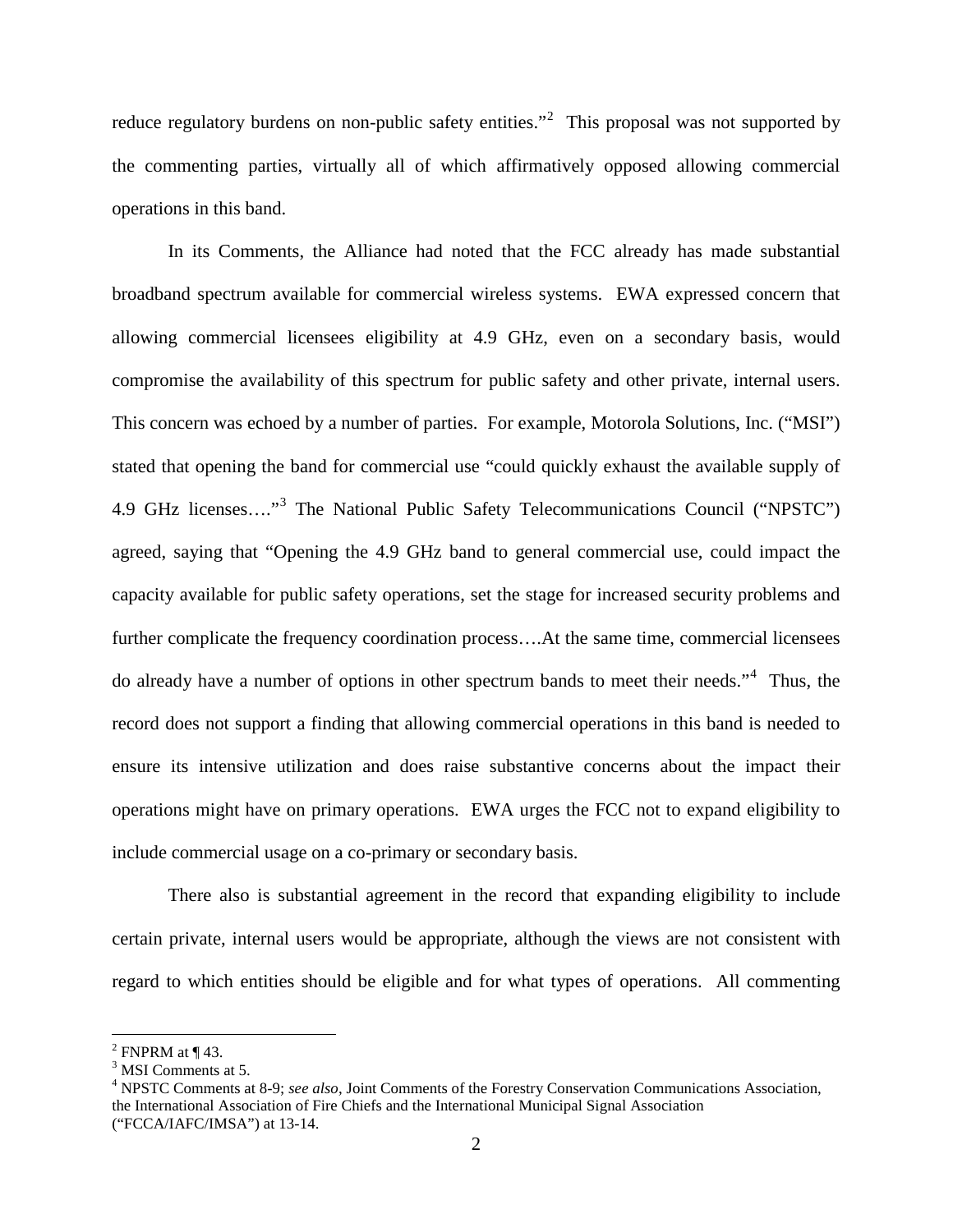parties supported eligibility for specific categories of Critical Infrastructure Industries ("CII") eligibles, in particular utilities when working in conjunction with public safety users.<sup>[5](#page-2-0)</sup> In its Comments, the Alliance had supported CII eligibility, but also recommended that the FCC expand the types of entities that should qualify under that designation. It noted, for example, that there was no logical rationale for including railroads while excluding air transportation providers and urged the FCC to take this opportunity to reconsider which categories of users are most likely either to support public safety operations or to be compatible with them. Since the Commission has concluded that 4.9 GHz spectrum is underutilized, allowing access to private, internal licenses with a need for licensed broadband capacity would benefit the public without jeopardizing public safety operations in the band.

Comments filed by the Utilities Telecom Council ("UTC") and jointly by the American Petroleum Institute, the Energy Telecommunications and Electrical Association and the National Rural Electric Cooperative Association ("API/ENTELEC/NRECA") reaffirmed this position. For example, UTC explained that expanded eligibility would "advance several, overarching national policy objectives, including energy independence, environmental quality, homeland security and public safety."<sup>[6](#page-2-1)</sup> API/ENTELEC/NRECA described situations in which CII entities work cooperatively with public safety licensees, but also noted that the 4.9 GHz band represented a rare opportunity for their members to secure licensed broadband spectrum "to conduct their critical infrastructure businesses safely, reliably, efficiently and in the public interest."<sup>[7](#page-2-2)</sup> There is a broad range of businesses that rely on wireless communications to conduct their operations safely and efficiently, many of which are capable of co-existing with public

<span id="page-2-0"></span> <sup>5</sup> *See, e.g*., Comments of the Association of Public-Safety Communications Officials-International, Inc. ("APCO") at 3-4; Comments of NPSTC at 9; Comments of FCCA/IAFC/IMSA at 14-15.

<span id="page-2-1"></span><sup>6</sup> UTC Comments at 6.

<span id="page-2-2"></span><sup>7</sup> API/ENTELEC/NRECA Comments at iii.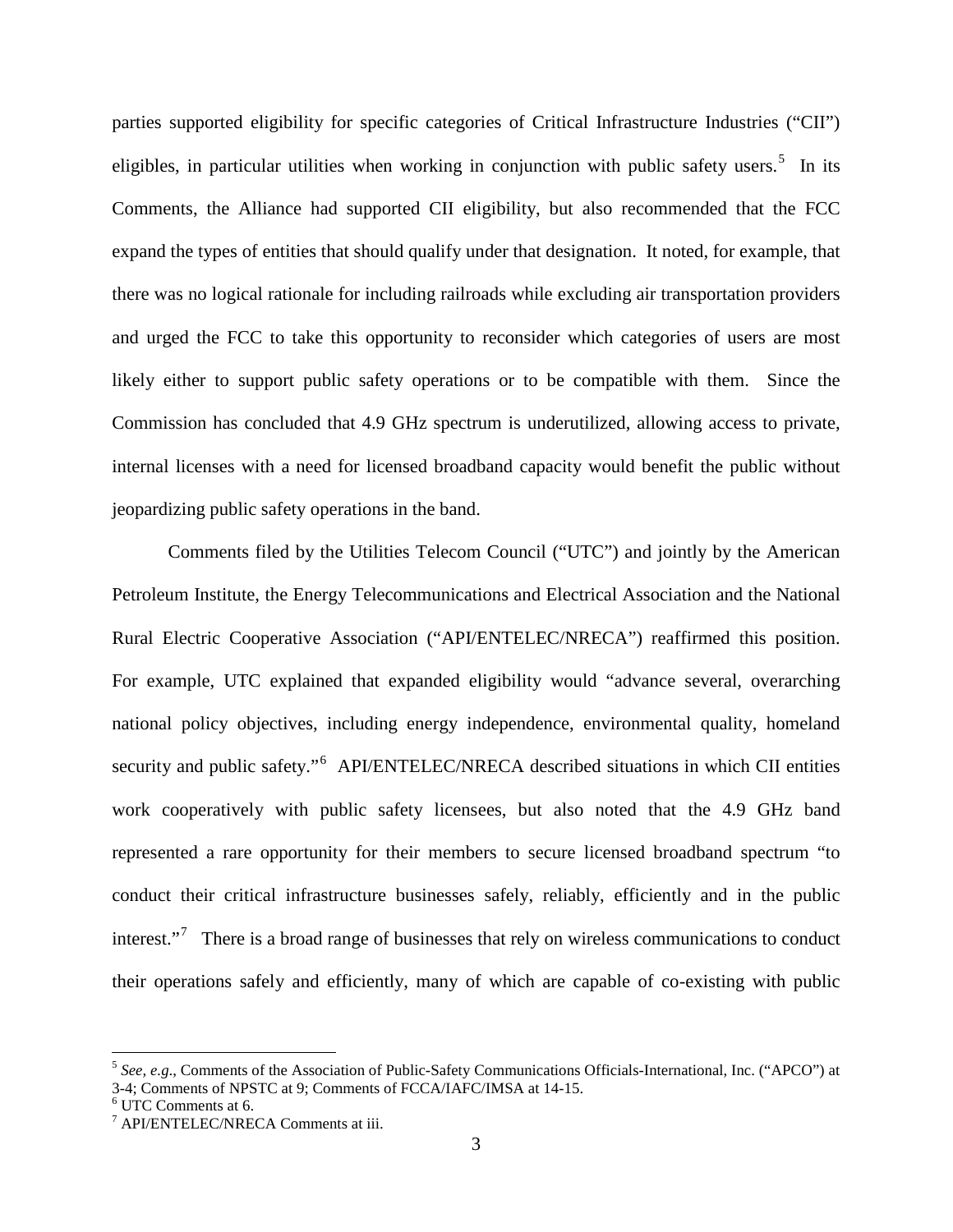safety users. They did so with no difficulty in the original 800 MHz General Category Pool and could do so again at 4.9 GHz with proper spectrum management as discussed below.

In the FNPRM, the Commission requested comments on the coordination and licensing requirements that would optimize efficient use of this band. All commenting parties appear to agree that the current system of informal notification will not be adequate to support a more intensively used 4.9 GHz band, particularly if eligibility is expanded beyond governmental entities.<sup>[8](#page-3-0)</sup> The Alliance agrees as well and supports the general consensus that a national database should be developed for the band in which technical information would be maintained in sufficient detail to permit meaningful spectrum management of mobile, point-to-point, and pointto-multipoint systems. There is less commonality of opinion with regard to whether that database should be developed and maintained by the FCC or by a third party. As with all licensed bands, it is best from a spectrum management standpoint that the FCC maintain the 4.9 GHz license database. Other parties that have a desire to support those seeking licenses in the 4.9 GHz band are free to access the FCC's database or to develop their own databases as necessary to conduct spectrum availability analyses, system compatibility reviews, licensing assistance, and related activities that would support more intensive use of 4.9 GHz band. EWA has no preference as to the number or general qualifications of third-party providers, as long as the FCC is confident that they can provide reliable services to potential users.

Some representatives of the public safety community have proposed that a national plan be developed for this band under the auspices of NPSTC, which plan would be used to evaluate frequency requests.<sup>[9](#page-3-1)</sup> The Alliance appreciates NPSTC's offer to take on this responsibility, but cautions that the FCC first must determine which entities will be eligible for this spectrum before

<span id="page-3-0"></span> <sup>8</sup> *See, e.g.*, APCO Comments at 2; FCCA/IAFC/IMSA Comments at 6; NPSTC Comments at 5; MSI Comments at 2.

<span id="page-3-1"></span><sup>9</sup> *See, e.g.,* Comments of NPSTC a 5-6; Comments of APCO at 2; Comments of FCCA/IAFC/IMSA at 6-8.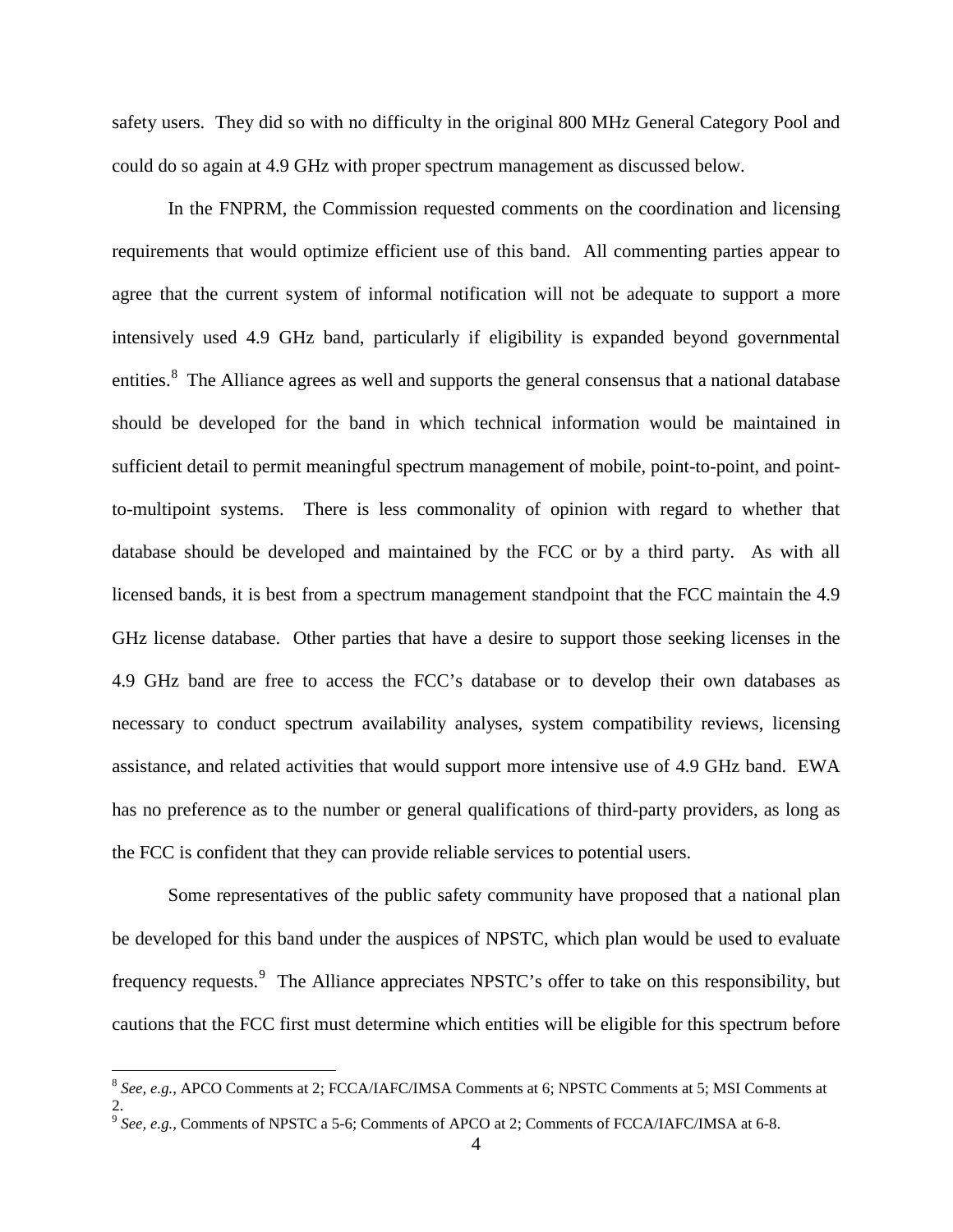delegating this task to any subset of qualified users. Should eligibility be broadened as recommended by EWA, UTC and API/ENTELEC/NRECA, all interested parties would need to participate in discussions about how best to maximize use of this spectrum. Moreover, it is unclear how long it would take to develop a national plan and what the status of the band would be in the interim.

As envisioned by NPSTC, the plan would be developed in collaboration with frequency advisory committees (presumably the four public safety committees that comprise the Public Safety Communications Council), with regional planning committees ("RPCs") and with the public safety community.<sup>10</sup> Since NPSTC notes that, to date, only nine (9) of the fifty-five (55) RPCs have developed regional 4.9 GHz plans,  $^{11}$  $^{11}$  $^{11}$  its expectation that a national plan could be developed and approved by the many stakeholders involved in just six months<sup>[12](#page-4-2)</sup> may prove optimistic. Even assuming that deadline could be met, and the plan could be vetted by affected entities and approved by the FCC in another three months, $13$  NPSTC notes correctly that existing licensees might need up to a full year thereafter to conform their operations to the newly adopted national plan.<sup>[14](#page-4-4)</sup> It is unclear whether the national database would be developed during this same period, although any data collected from existing licensees might need to be modified subsequently as those licensees adjust their operations consistent with the national plan. If licenses continue to be issued during the plan's gestation period, this system reconfiguration process could be significant.

EWA would not necessarily oppose a national plan, provided its development includes meaningful input from all stakeholders. However, that effort clearly could have a significant

<span id="page-4-0"></span><sup>&</sup>lt;sup>10</sup> NPSTC Comments at 5.<br><sup>11</sup> *Id.* at 6.<br><sup>12</sup> *Id.* at 5.<br><sup>13</sup> *Id.* at 6.<br><sup>14</sup> *Id.* at 5.

<span id="page-4-1"></span>

<span id="page-4-3"></span><span id="page-4-2"></span>

<span id="page-4-4"></span>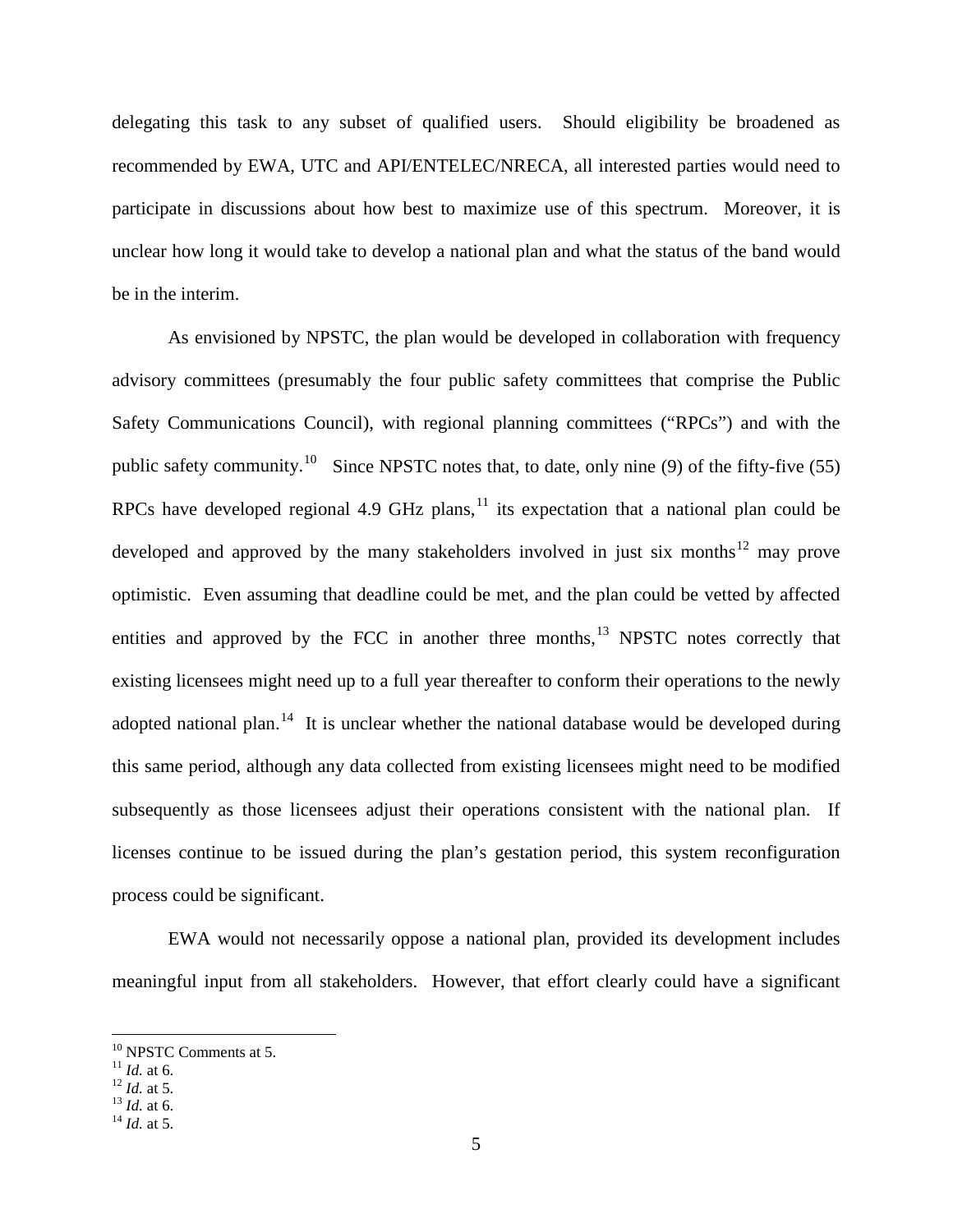impact on the availability of this spectrum for the foreseeable future, a factor that should be considered when weighing the potential benefits of pursuing that approach.

Finally, and consistent with the comments above, the decision about which frequency advisory committees should be authorized to coordinate 4.9 GHz applications – assuming, of course, that the FCC adopts a coordination requirement – is dependent on the Commission's decision about eligibility for the band. If the scope of eligibility is broadened, as EWA believes it should be, the universe of qualified coordinators should be expanded as well. The FCC already has established a useful model for avoiding mutual exclusivity when multiple coordinators all have access to the same spectrum in the context of 800 MHz Nextel-vacated spectrum.<sup>[15](#page-5-0)</sup> This same approach could be used in the 4.9 GHz band and would produce the same salutary results.

Respectfully submitted,

ENTERPRISE WIRELESS ALLIANCE

By:  $\frac{1}{\sqrt{u}}$ 

Mark  $E/C$ rosby President/CEO 8484 Westpark Drive, Suite 630 McLean, Virginia 22102 (703) 528-5115

Counsel: Elizabeth R. Sachs Lukas, Nace, Gutierrez & Sachs, LLP 8300 Greensboro Dr., Ste. 1200 McLean, VA 22102 (703) 584-8678

November 30, 2012

<span id="page-5-0"></span> <sup>15</sup> *See, e.g.,* Public Safety and Homeland Security Bureau Announces Application and Licensing Procedures for Channels in Non-Border Regions Relinquished by Sprint Nextel Corporation in the 809.5-815/854.5-860 MHz Band, *Public Notice*, DA 12-1839 (rel. Nov. 27, 2012).